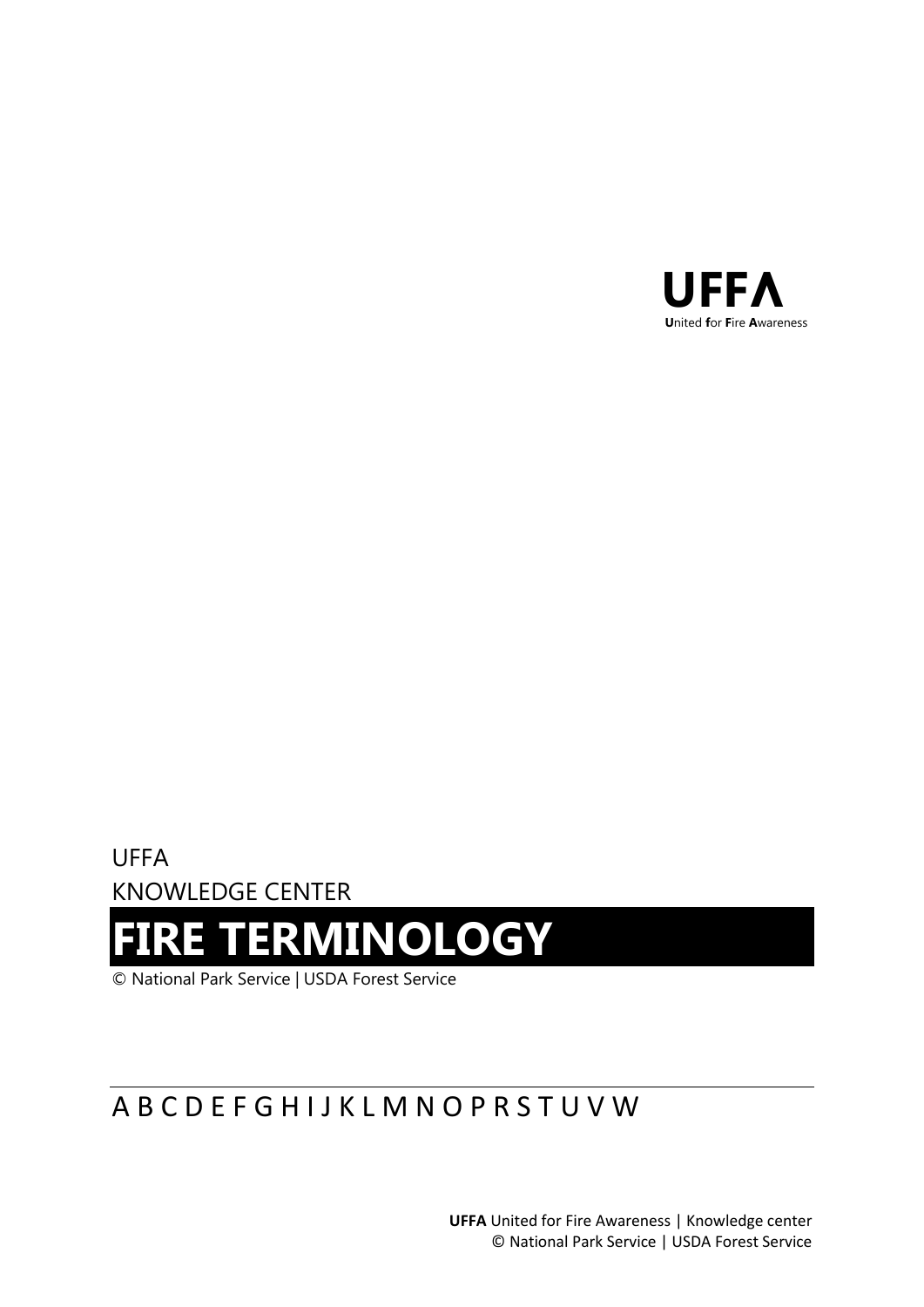## <span id="page-1-0"></span>**A**

**Aerial Fuels**: All live and dead vegetation in the forest canopy or above surface fuels, including tree branches, twigs and cones, snags, moss, and high brush.

**Aerial Ignition**: Ignition of fuels by dropping incendiary devices or materials from aircraft.

**Air Tanker**: A fixed-wing aircraft equipped to drop fire retardants or suppressants.

**Agency**: Any federal, state, or county government organization participating with jurisdictional responsibilities.

**Anchor Point**: An advantageous location, usually a barrier to fire spread, from which to start building a fire line. An anchor point is used to reduce the chance of firefighters being flanked by fire.

**Aramid**: The generic name for a high-strength, flame-resistant synthetic fabric used in the shirts and jeans of firefighters. Nomex, a brand name for aramid fabric, is the term commonly used by firefighters.

**Aspect:** Direction toward which a slope faces.

#### <span id="page-1-1"></span>**B**

**Backfire**: A fire set along the inner edge of a fireline to consume the fuel in the path of a wildfire and/or change the direction of force of the fire's convection column.

**Backpack Pump**: A portable sprayer with hand-pump, fed from a liquid-filled container fitted with straps, used mainly in fire and pest control. (See also Bladder Bag.)

**Bambi Bucket**: A collapsible bucket slung below a helicopter. Used to dip water from a variety of sources for fire suppression.

**Behave**: A system of interactive computer programs for modeling fuel and fire behavior that consists of two systems: BURN and FUEL.

**Bladder Bag**: A collapsible backpack portable sprayer made of neoprene or high-strength nylon fabric fitted with a pump. (See also Backpack Pump.)

**Blow-up:** A sudden increase in fire intensity or rate of spread strong enough to prevent direct control or to upset control plans. Blow-ups are often accompanied by violent convection and may have other characteristics of a fire storm. (See Flare-up.)

**Brush:** A collective term that refers to stands of vegetation dominated by shrubby, woody plants, or low growing trees, usually of a type undesirable for livestock or timber management.

**Brush Fire**: A fire burning in vegetation that is predominantly shrubs, brush and scrub growth.

**Bucket Drops**: The dropping of fire retardants or suppressants from specially designed buckets slung below a helicopter.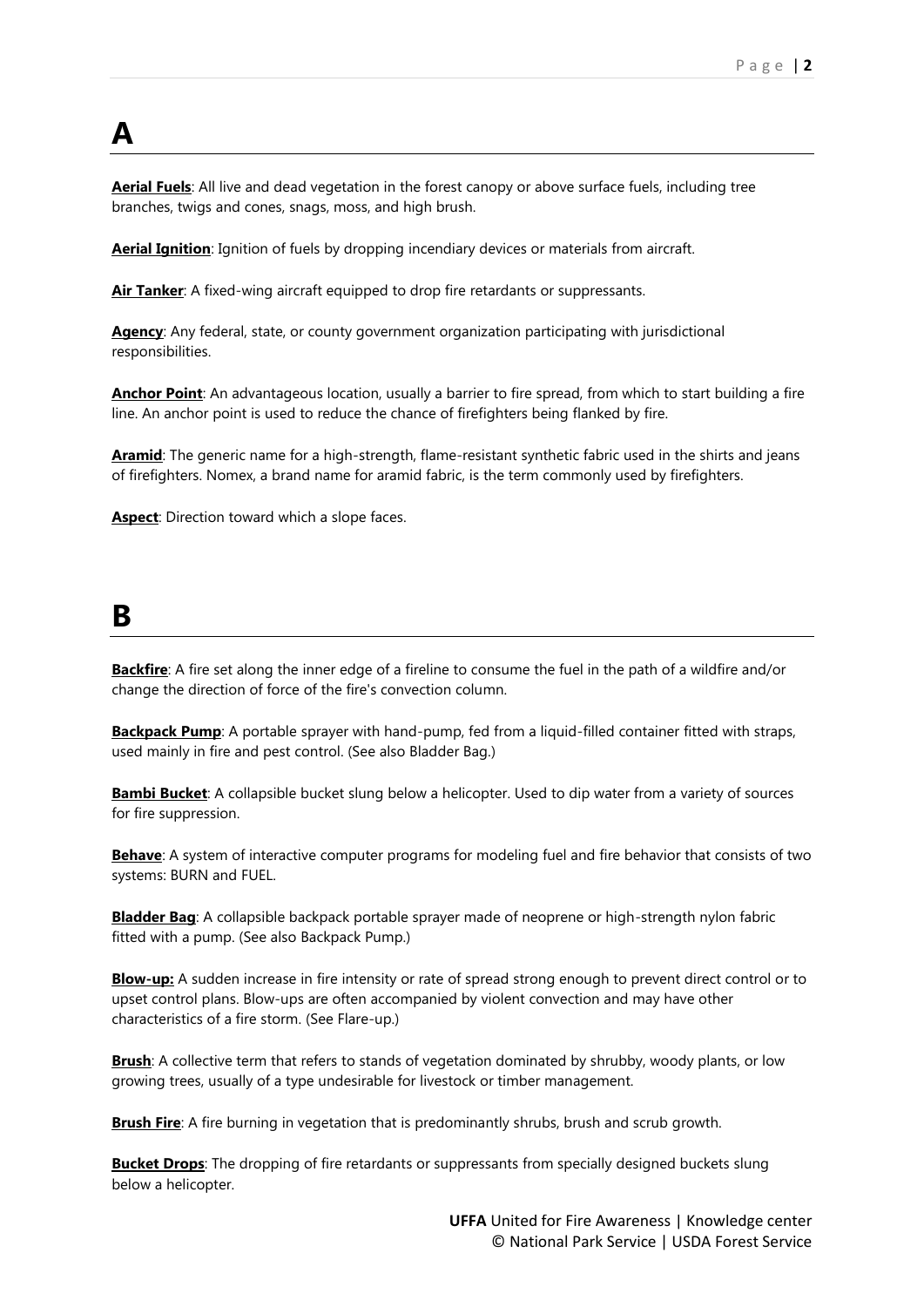**Buffer Zones**: An area of reduced vegetation that separates wildlands from vulnerable residential or business developments. This barrier is similar to a greenbelt in that it is usually used for another purpose such as agriculture, recreation areas, parks, or golf courses.

**Bump-up Method**: A progressive method of building a fire line on a wildfire without changing relative positions in the line. Work is begun with a suitable space between workers. Whenever one worker overtakes another, all workers ahead move one space forward and resume work on the uncompleted part of the line. The last worker does not move ahead until completing his or her space.

**Burn Out**: Setting fire inside a control line to widen it or consume fuel between the edge of the fire and the control line.

**Burning Ban**: A declared ban on open air burning within a specified area, usually due to sustained high fire danger.

**Burning Conditions**: The state of the combined factors of the environment that affect fire behavior in a specified fuel type.

**Burning Index**: An estimate of the potential difficulty of fire containment as it relates to the flame length at the most rapidly spreading portion of a fire's perimeter.

**Burning Period**: That part of each 24-hour period when fires spread most rapidly, typically from 10:00 a.m. to sundown.

## <span id="page-2-0"></span>**C**

**Campfire**: As used to classify the cause of a wildland fire, a fire that was started for cooking or warming that spreads sufficiently from its source to require action by a fire control agency.

**Candle or Candling**: A single tree or a very small clump of trees which is burning from the bottom up.

**Chain**: A unit of linear measurement equal to 66 feet.

**Closure**: Legal restriction, but not necessarily elimination of specified activities such as smoking, camping, or entry that might cause fires in a given area.

**Cold Front**: The leading edge of a relatively cold air mass that displaces warmer air. The heavier cold air may cause some of the warm air to be lifted. If the lifted air contains enough moisture, the result may be cloudiness, precipitation, and thunderstorms. If both air masses are dry, no clouds may form. Following the passage of a cold front in the Northern Hemisphere, westerly or northwesterly winds of 15 to 30 or more miles per hour often continue for 12 to 24 hours.

**Cold Trailing**: A method of controlling a partly dead fire edge by carefully inspecting and feeling with the hand for heat to detect any fire, digging out every live spot, and trenching any live edge.

**Command Staff**: The command staff consists of the information officer, safety officer and liaison officer. They report directly to the incident commander and may have assistants.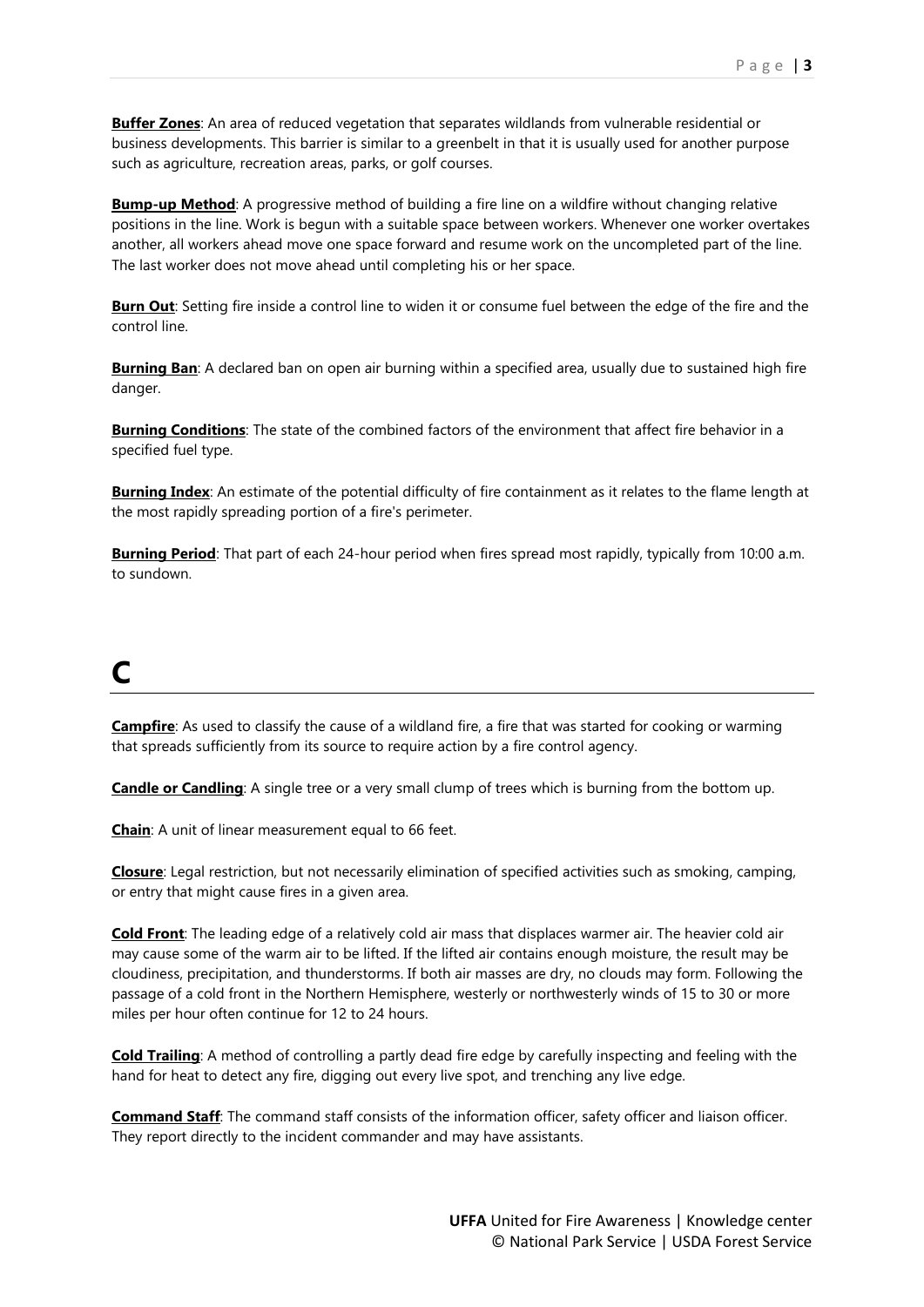**Complex**: Two or more individual incidents located in the same general area which are assigned to a single incident commander or unified command.

**Contain a fire**: A fuel break around the fire has been completed. This break may include natural barriers or manually and/or mechanically constructed line.

**Control a fire**: The complete extinguishment of a fire, including spot fires. Fireline has been strengthened so that flare-ups from within the perimeter of the fire will not break through this line.

**Control Line**: All built or natural fire barriers and treated fire edge used to control a fire.

**Cooperating Agency**: An agency supplying assistance other than direct suppression, rescue, support, or service functions to the incident control effort; e.g., Red Cross, law enforcement agency, telephone company, etc.

**Coyote Tactics**: A progressive line construction duty involving self-sufficient crews that build fire line until the end of the operational period, remain at or near the point while off duty, and begin building fire line again the next operational period where they left off.

**Creeping Fire**: Fire burning with a low flame and spreading slowly.

**Crew Boss**: A person in supervisory charge of usually 16 to 21 firefighters and responsible for their performance, safety, and welfare.

**Crown Fire (Crowning)**: The movement of fire through the crowns of trees or shrubs more or less independently of the surface fire.

**Curing**: Drying and browning of herbaceous vegetation or slash.

#### <span id="page-3-0"></span>**D**

**Dead Fuels**: Fuels with no living tissue in which moisture content is governed almost entirely by atmospheric moisture (relative humidity and precipitation), dry-bulb temperature, and solar radiation.

**Debris Burning**: A fire spreading from any fire originally set for the purpose of clearing land or for rubbish, garbage, range, stubble, or meadow burning.

**Defensible Space**: An area either natural or manmade where material capable of causing a fire to spread has been treated, cleared, reduced, or changed to act as a barrier between an advancing wildland fire and the loss to life, property, or resources. In practice, "defensible space" is defined as an area a minimum of 30 feet around a structure that is cleared of flammable brush or vegetation.

**Deployment:** See Fire Shelter Deployment.

**Detection**: The act or system of discovering and locating fires.

**Direct Attack**: Any treatment of burning fuel, such as by wetting, smothering, or chemically quenching the fire or by physically separating burning from unburned fuel.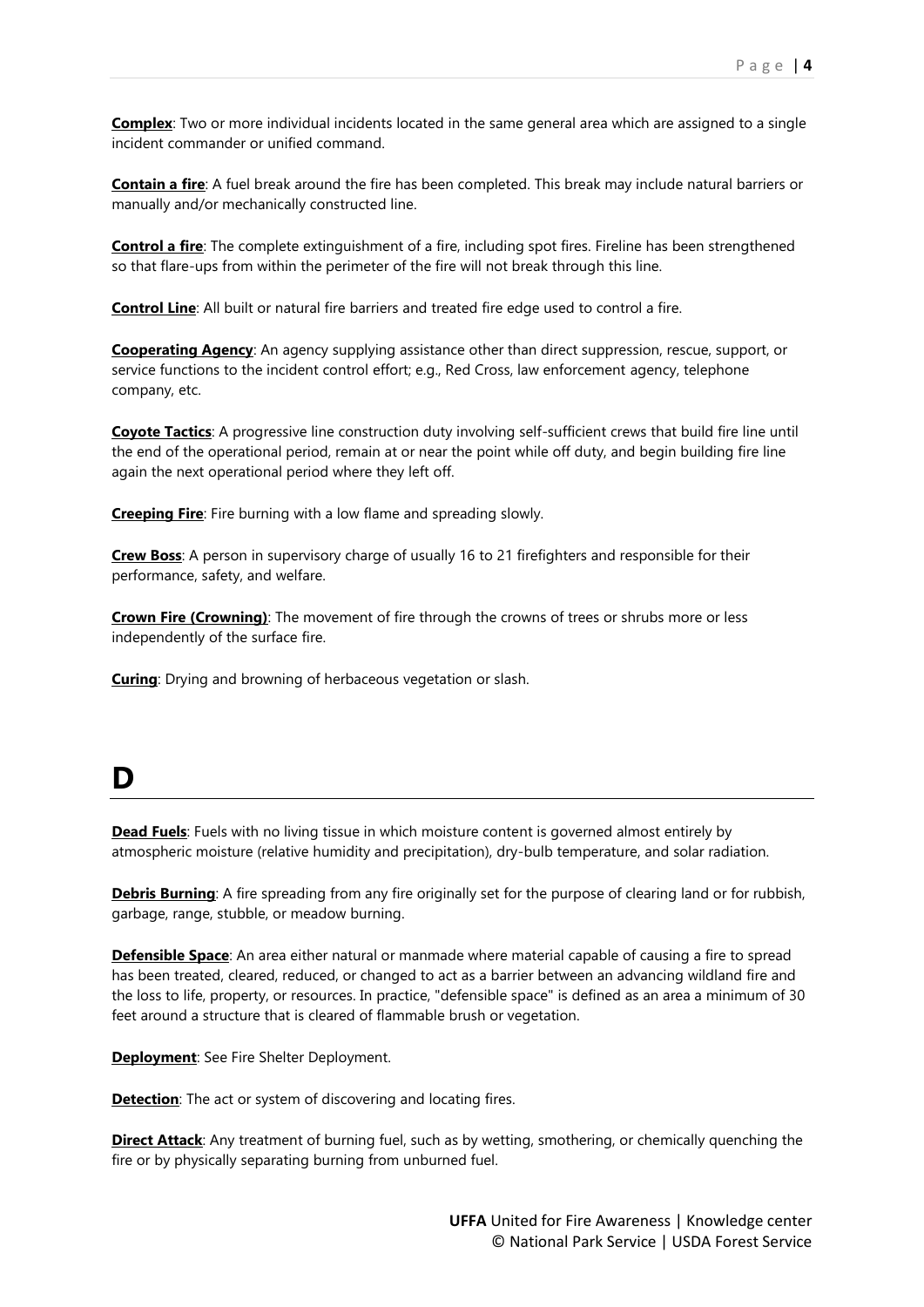**Dispatch**: The implementation of a command decision to move a resource or resources from one place to another.

**Dispatcher**: A person employed who receives reports of discovery and status of fires, confirms their locations, takes action promptly to provide people and equipment likely to be needed for control in first attack, and sends them to the proper place.

**Dispatch Center**: A facility from which resources are directly assigned to an incident.

**Division**: Divisions are used to divide an incident into geographical areas of operation. Divisions are established when the number of resources exceeds the span-of-control of the operations chief. A division is located with the Incident Command System organization between the branch and the task force/strike team.

**Dozer:** Any tracked vehicle with a front-mounted blade used for exposing mineral soil.

**Dozer Line**: Fire line constructed by the front blade of a dozer.

**Drip Torch**: Hand-held device for igniting fires by dripping flaming liquid fuel on the materials to be burned; consists of a fuel fount, burner arm, and igniter. Fuel used is generally a mixture of diesel and gasoline.

**Drop Zone**: Target area for air tankers, helitankers, and cargo dropping.

**Drought Index:** A number representing net effect of evaporation, transpiration, and precipitation in producing cumulative moisture depletion in deep duff or upper soil layers.

**Dry Lightning Storm**: Thunderstorm in which negligible precipitation reaches the ground. Also called a dry storm.

**Duff:** The layer of decomposing organic materials lying below the litter layer of freshly fallen twigs, needles, and leaves and immediately above the mineral soil.

#### <span id="page-4-0"></span>**E**

**Energy Release Component (ERC)**: The computed total heat released per unit area (British thermal units per square foot) within the fire front at the head of a moving fire.

**Engine**: Any ground vehicle providing specified levels of pumping, water and hose capacity.

**Engine Crew**: Firefighters assigned to an engine. The Fireline Handbook defines the minimum crew makeup by engine type.

**Entrapment**: A situation where personnel are unexpectedly caught in a fire behavior-related, lifethreatening position where planned escape routes or safety zones are absent, inadequate, or compromised. An entrapment may or may not include deployment of a fire shelter for its intended purpose. These situations may or may not result in injury. They include "near misses."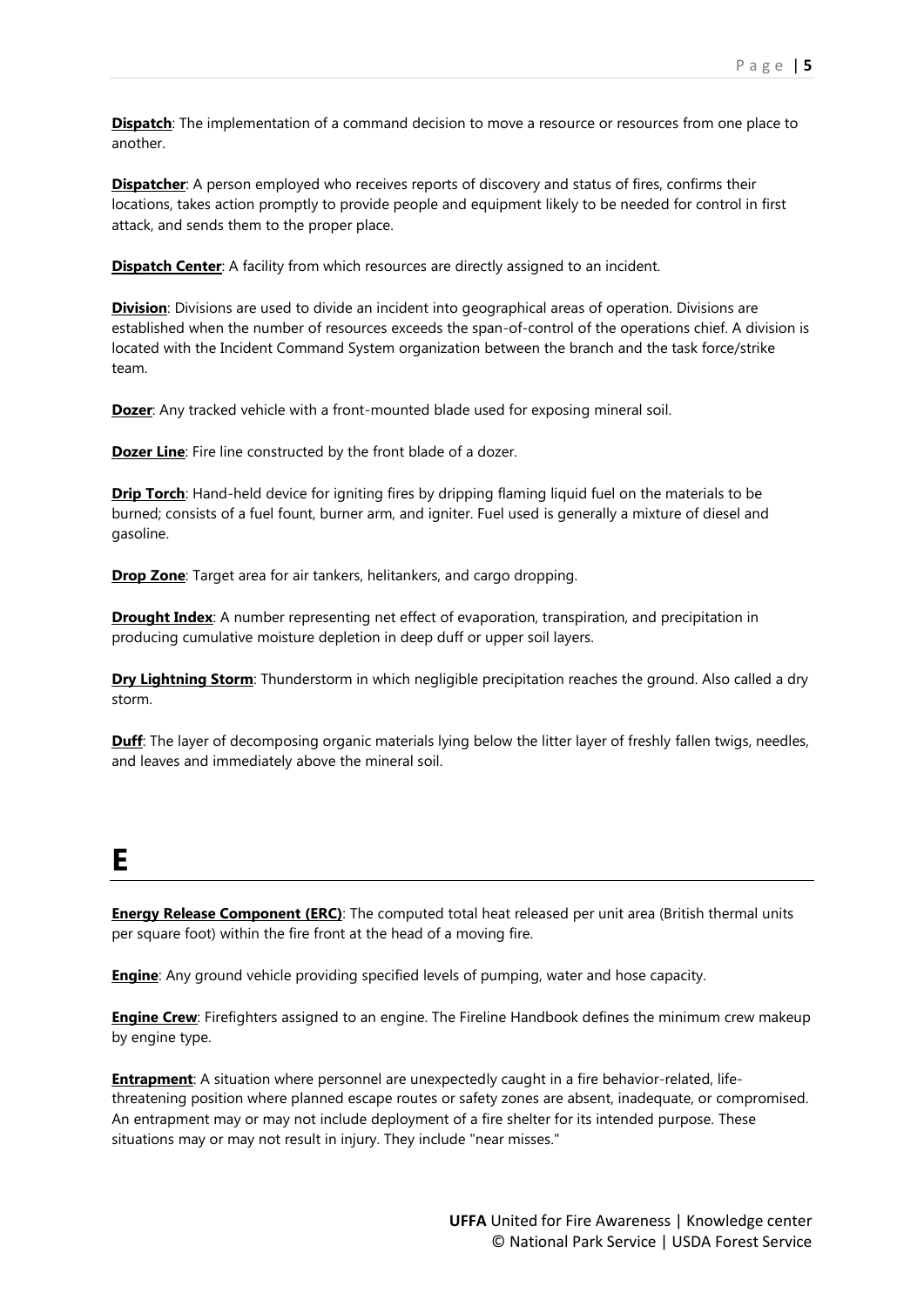**Environmental Assessment (EA)**: EAs were authorized by the National Environmental Policy Act (NEPA) of 1969. They are concise, analytical documents prepared with public participation that determine if an Environmental Impact Statement (EIS) is needed for a particular project or action. If an EA determines an EIS is not needed, the EA becomes the document allowing agency compliance with NEPA requirements.

**Environmental Impact Statement (EIS)**: EISs were authorized by the National Environmental Policy Act (NEPA) of 1969. Prepared with public participation, they assist decision makers by providing information, analysis and an array of action alternatives, allowing managers to see the probable effects of decisions on the environment. Generally, EISs are written for large-scale actions or geographical areas.

**Equilibrium Moisture Content**: Moisture content that a fuel particle will attain if exposed for an infinite period in an environment of specified constant temperature and humidity. When a fuel particle reaches equilibrium moisture content, net exchange of moisture between it and the environment is zero.

**Escape Route:** A preplanned and understood route firefighters take to move to a safety zone or other lowrisk area, such as an already burned area, previously constructed safety area, a meadow that won't burn, natural rocky area that is large enough to take refuge without being burned. When escape routes deviate from a defined physical path, they should be clearly marked (flagged).

**Escaped Fire**: A fire which has exceeded or is expected to exceed initial attack capabilities or prescription.

**Extended Attack Incident**: A wildland fire that has not been contained or controlled by initial attack forces and for which more firefighting resources are arriving, en route, or being ordered by the initial attack incident commander.

**Extreme Fire Behavior**: "Extreme" implies a level of fire behavior characteristics that ordinarily precludes methods of direct control action. One of more of the following is usually involved: high rate of spread, prolific crowning and/or spotting, presence of fire whirls, strong convection column. Predictability is difficult because such fires often exercise some degree of influence on their environment and behave erratically, sometimes dangerously.

## <span id="page-5-0"></span>**F**

**Faller**: A person who fells trees. Also called a sawyer or cutter.

**Field Observer**: Person responsible to the Situation Unit Leader for collecting and reporting information about an incident obtained from personal observations and interviews.

**Fine (Light) Fuels**: Fast-drying fuels, generally with a comparatively high surface area-to-volume ratio, which are less than 1/4-inch in diameter and have a timelag of one hour or less. These fuels readily ignite and are rapidly consumed by fire when dry.

**Fingers of a Fire**: The long narrow extensions of a fire projecting from the main body.

**Fire Behavior**: The manner in which a fire reacts to the influences of fuel, weather and topography.

**Fire Behavior Forecast**: Prediction of probable fire behavior, usually prepared by a Fire Behavior Officer, in support of fire suppression or prescribed burning operations.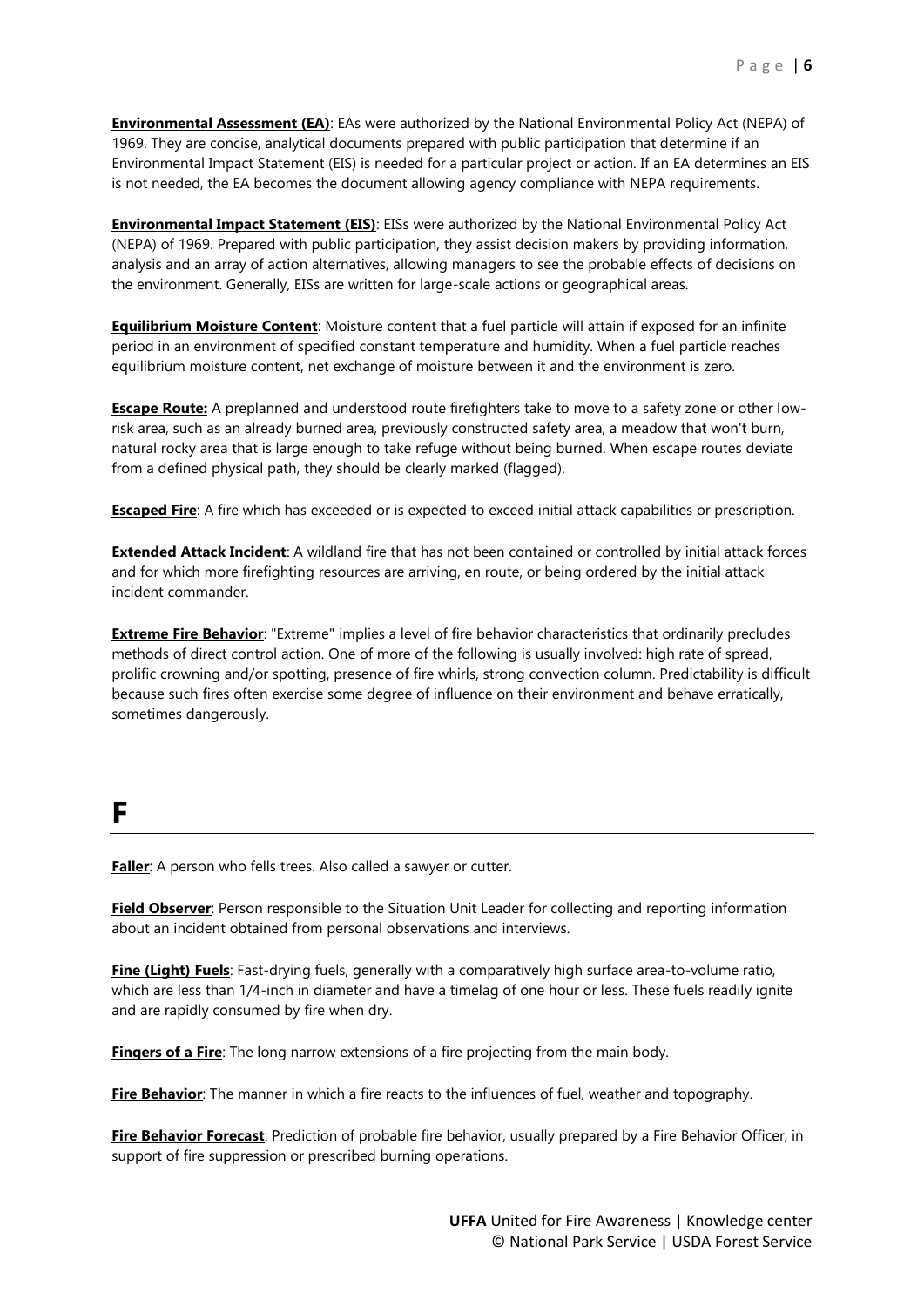**Fire Behavior Specialist**: A person responsible to the Planning Section Chief for establishing a weather data collection system and for developing fire behavior predictions based on fire history, fuel, weather and topography.

**Fire Break**: A natural or constructed barrier used to stop or check fires that may occur, or to provide a control line from which to work.

**Fire Cache:** A supply of fire tools and equipment assembled in planned quantities or standard units at a strategic point for exclusive use in fire suppression.

**Fire Crew**: An organized group of firefighters under the leadership of a crew leader or other designated official.

**Fire Front**: The part of a fire within which continuous flaming combustion is taking place. Unless otherwise specified the fire front is assumed to be the leading edge of the fire perimeter. In ground fires, the fire front may be mainly smoldering combustion.

**Fire Intensity:** A general term relating to the heat energy released by a fire.

**Fire Line**: A linear fire barrier that is scraped or dug to mineral soil.

**Fire Load**: The number and size of fires historically experienced on a specified unit over a specified period (usually one day) at a specified index of fire danger.

**Fire Management Plan (FMP)**: A strategic plan that defines a program to manage wildland and prescribed fires and documents the Fire Management Program in the approved land use plan. The plan is supplemented by operational plans such as preparedness plans, preplanned dispatch plans, prescribed fire plans, and prevention plans.

**Fire Perimeter**: The entire outer edge or boundary of a fire.

**Fire Season:** 1) Period(s) of the year during which wildland fires are likely to occur, spread, and affect resource values sufficient to warrant organized fire management activities. 2) A legally enacted time during which burning activities are regulated by state or local authority.

**Fire Shelter**: An aluminized tent offering protection by means of reflecting radiant heat and providing a volume of breathable air in a fire entrapment situation. Fire shelters should only be used in life-threatening situations, as a last resort.

**Fire Shelter Deployment**: The removing of a fire shelter from its case and using it as protection against fire.

**Fire Storm**: Violent convection caused by a large continuous area of intense fire. Often characterized by destructively violent surface indrafts, near and beyond the perimeter, and sometimes by tornado-like whirls.

**Fire Triangle**: Instructional aid in which the sides of a triangle are used to represent the three factors (oxygen, heat, fuel) necessary for combustion and flame production; removal of any of the three factors causes flame production to cease.

**Fire Use Module (Prescribed Fire Module)**: A team of skilled and mobile personnel dedicated primarily to prescribed fire management. These are national and interagency resources, available throughout the prescribed fire season, that can ignite, hold and monitor prescribed fires.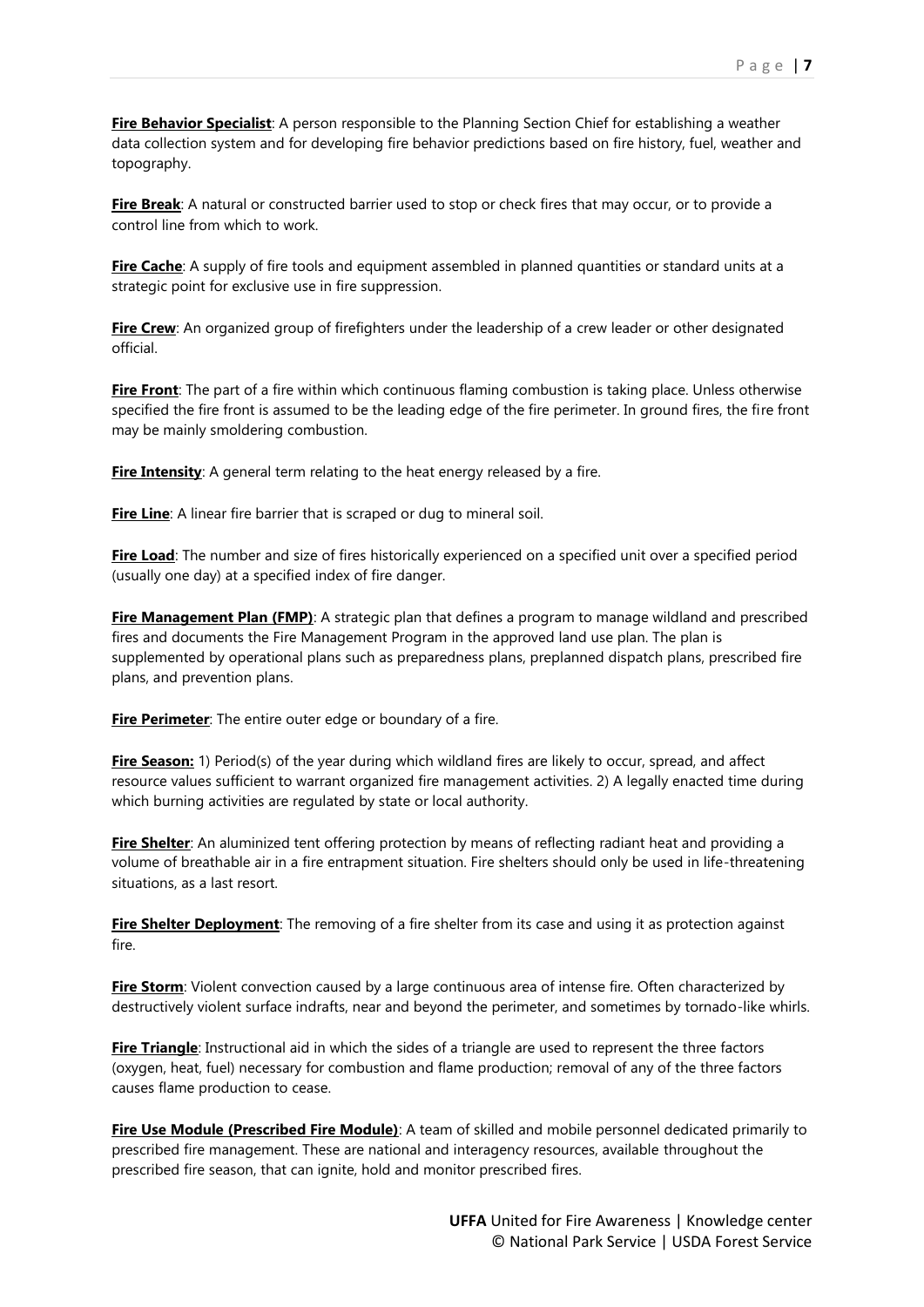**Fire Weather**: Weather conditions that influence fire ignition, behavior and suppression.

**Fire Weather Watch**: A term used by fire weather forecasters to notify using agencies, usually 24 to 72 hours ahead of the event, that current and developing meteorological conditions may evolve into dangerous fire weather.

**Fire Whirl**: Spinning vortex column of ascending hot air and gases rising from a fire and carrying aloft smoke, debris, and flame. Fire whirls range in size from less than one foot to more than 500 feet in diameter. Large fire whirls have the intensity of a small tornado.

**Firefighting Resources**: All people and major items of equipment that can or potentially could be assigned to fires.

**Flame Height**: The average maximum vertical extension of flames at the leading edge of the fire front. Occasional flashes that rise above the general level of flames are not considered. This distance is less than the flame length if flames are tilted due to wind or slope.

**Flame Length**: The distance between the flame tip and the midpoint of the flame depth at the base of the flame (generally the ground surface); an indicator of fire intensity.

**Flaming Front**: The zone of a moving fire where the combustion is primarily flaming. Behind this flaming zone combustion is primarily glowing. Light fuels typically have a shallow flaming front, whereas heavy fuels have a deeper front. Also called fire front.

**Flanks of a Fire**: The parts of a fire's perimeter that are roughly parallel to the main direction of spread.

**Flare-up**: Any sudden acceleration of fire spread or intensification of a fire. Unlike a blow-up, a flare-up lasts a relatively short time and does not radically change control plans.

**Flash Fuels**: Fuels such as grass, leaves, draped pine needles, fern, tree moss and some kinds of slash, that ignite readily and are consumed rapidly when dry. Also called fine fuels.

**Forb**: A plant with a soft, rather than permanent woody stem, that is not a grass or grass-like plant.

**Fuel**: Combustible material. Includes, vegetation, such as grass, leaves, ground litter, plants, shrubs and trees, that feed a fire. (See Surface Fuels.)

**Fuel Bed**: An array of fuels usually constructed with specific loading, depth and particle size to meet experimental requirements; also, commonly used to describe the fuel composition in natural settings.

**Fuel Loading**: The amount of fuel present expressed quantitatively in terms of weight of fuel per unit area.

**Fuel Model**: Simulated fuel complex (or combination of vegetation types) for which all fuel descriptors required for the solution of a mathematical rate of spread model have been specified.

**Fuel Moisture (Fuel Moisture Content)**: The quantity of moisture in fuel expressed as a percentage of the weight when thoroughly dried at 212 degrees Fahrenheit.

**Fuel Reduction:** Manipulation, including combustion, or removal of fuels to reduce the likelihood of ignition and/or to lessen potential damage and resistance to control.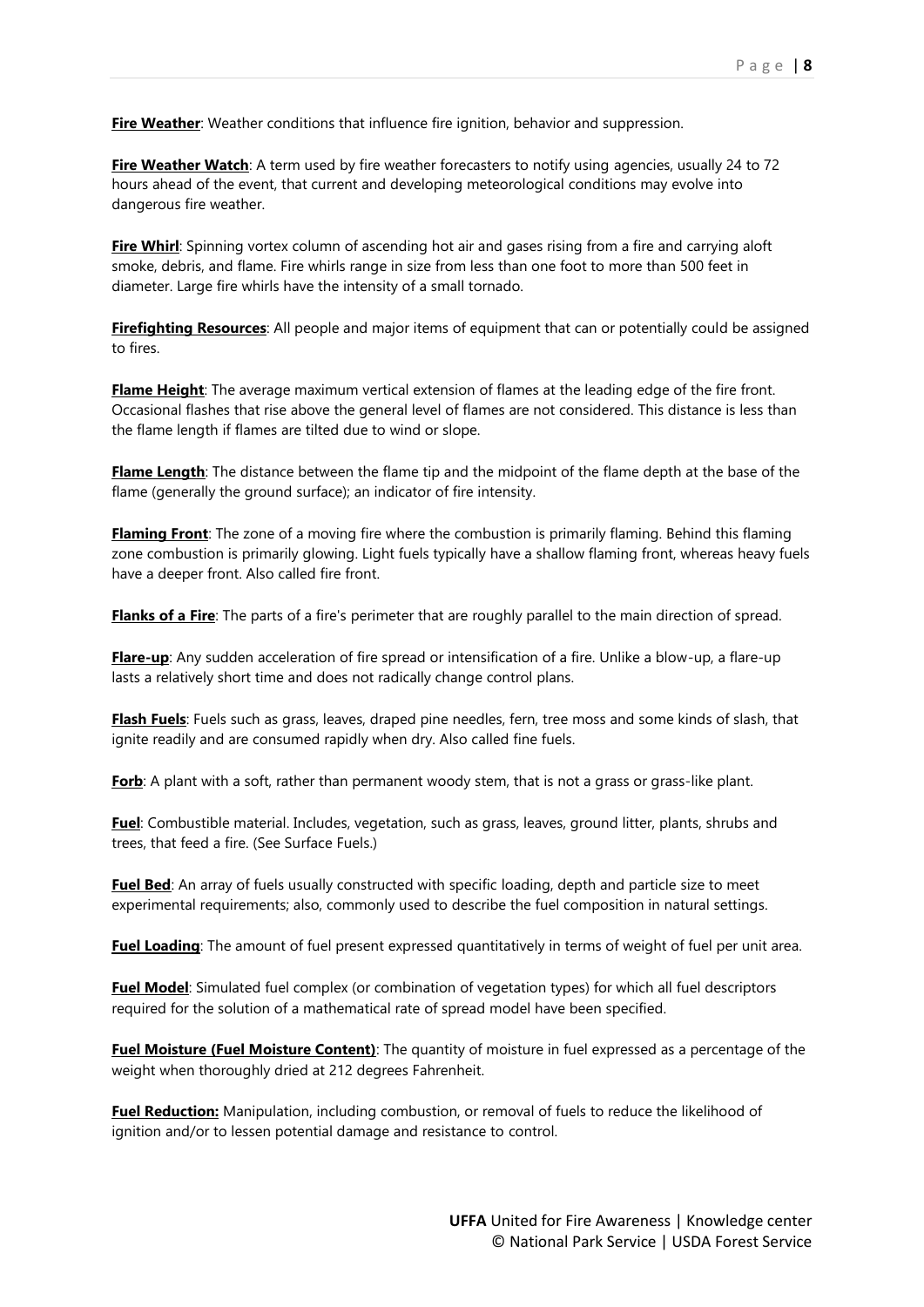**Fuel Type**: An identifiable association of fuel elements of a distinctive plant species, form, size, arrangement, or other characteristics that will cause a predictable rate of fire spread or difficulty of control under specified weather conditions.

**Fusee**: A colored flare designed as a railway warning device and widely used to ignite suppression and prescription fires.

## <span id="page-8-0"></span>**G**

**General Staff**: The group of incident management personnel reporting to the incident commander. They may each have a deputy, as needed. Staff consists of operations section chief, planning section chief, logistics section chief, and finance/administration section chief.

**Geographic Area**: A political boundary designated by the wildland fire protection agencies, where these agencies work together in the coordination and effective utilization

**Ground Fuel**: All combustible materials below the surface litter, including duff, tree or shrub roots, punchy wood, peat, and sawdust, that normally support a glowing combustion without flame.

## <span id="page-8-1"></span>**H**

**Haines Index**: An atmospheric index used to indicate the potential for wildfire growth by measuring the stability and dryness of the air over a fire.

**Hand Line**: A fireline built with hand tools.

**Hazard Reduction**: Any treatment of a hazard that reduces the threat of ignition and fire intensity or rate of spread.

**Head of a Fire**: The side of the fire having the fastest rate of spread.

**Heavy Fuels**: Fuels of large diameter such as snags, logs, large limb wood, that ignite and are consumed more slowly than flash fuels.

**Helibase**: The main location within the general incident area for parking, fueling, maintaining, and loading helicopters. The helibase is usually located at or near the incident base.

**Helispot**: A temporary landing spot for helicopters.

**Helitack**: The use of helicopters to transport crews, equipment, and fire retardants or suppressants to the fire line during the initial stages of a fire.

**Helitack Crew**: A group of firefighters trained in the technical and logistical use of helicopters for fire suppression.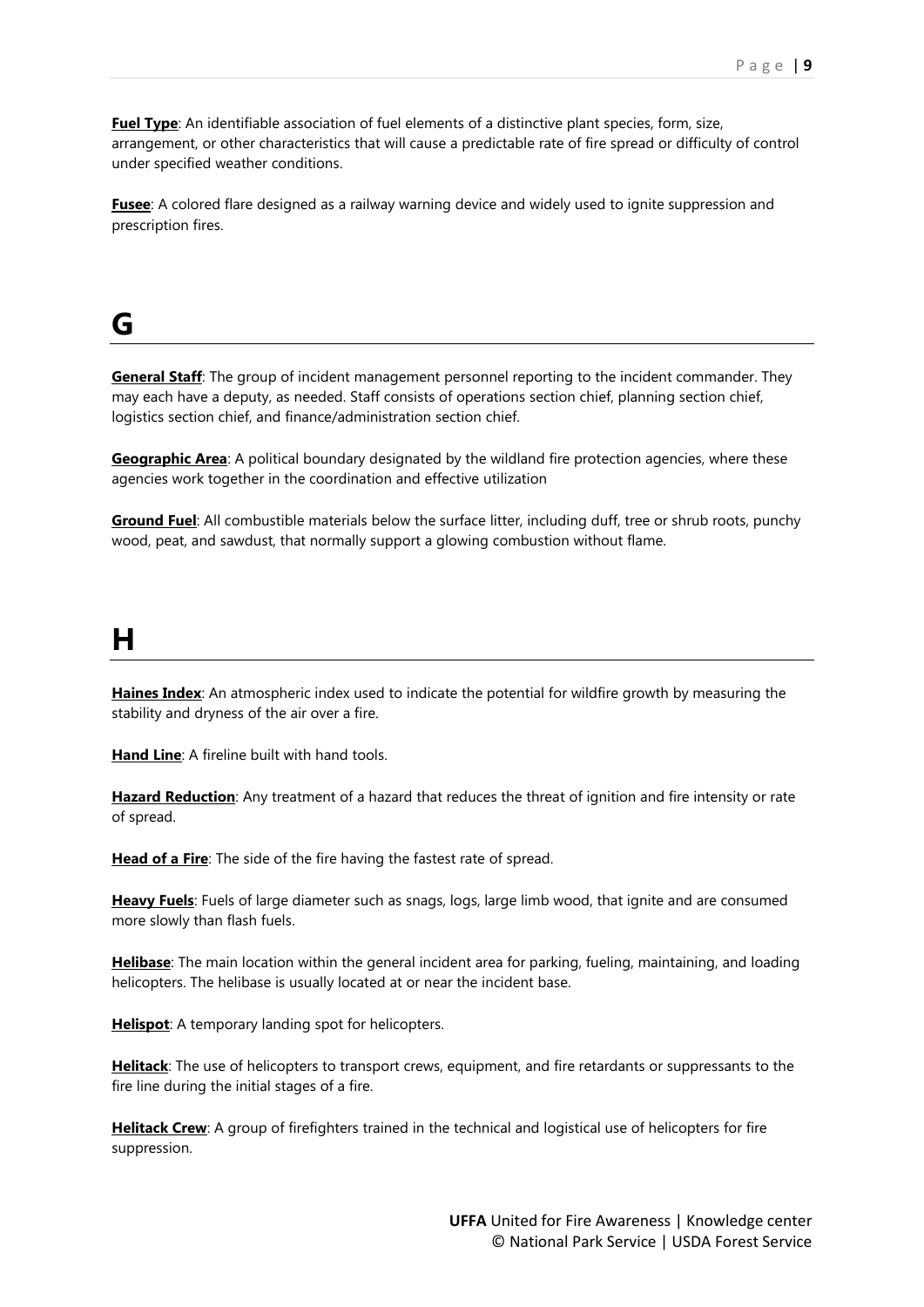**Holding Actions**: Planned actions required to achieve wildland prescribed fire management objectives. These actions have specific implementation timeframes for fire use actions but can have less sensitive implementation demands for suppression actions.

**Holding Resources**: Firefighting personnel and equipment assigned to do all required fire suppression work following fireline construction but generally not including extensive mop-up.

**Hose Lay**: Arrangement of connected lengths of fire hose and accessories on the ground, beginning at the first pumping unit and ending at the point of water delivery.

**Hotshot Crew**: A highly trained fire crew used mainly to build fireline by hand.

**Hotspot**: A particular active part of a fire.

**Hotspotting**: Reducing or stopping the spread of fire at points of particularly rapid rate of spread or special threat, generally the first step in prompt control, with emphasis on first priorities.

#### <span id="page-9-0"></span>**I**

**Incident**: A human-caused or natural occurrence, such as wildland fire, that requires emergency service action to prevent or reduce the loss of life or damage to property or natural resources.

**Incident Action Plan (IAP)**: Contains objectives reflecting the overall incident strategy and specific tactical actions and supporting information for the next operational period. The plan may be oral or written. When written, the plan may have a number of attachments, including: incident objectives, organization assignment list, division assignment, incident radio communication plan, medical plan, traffic plan, safety plan, and incident map.

**Incident Command Post (ICP)**: Location at which primary command functions are executed. The ICP may be co-located with the incident base or other incident facilities.

**Incident Command System (ICS)**: The combination of facilities, equipment, personnel, procedure and communications operating within a common organizational structure, with responsibility for the management of assigned resources to effectively accomplish stated objectives pertaining to an incident.

**Incident Commander**: Individual responsible for the management of all incident operations at the incident site.

**Incident Management Team**: The incident commander and appropriate general or command staff personnel assigned to manage an incident.

**Incident Objectives**: Statements of guidance and direction necessary for selection of appropriate strategy(ies), and the tactical direction of resources. Incident objectives are based on realistic expectations of what can be accomplished when all allocated resources have been effectively deployed.

**Infrared Detection**: The use of heat sensing equipment, known as Infrared Scanners, for detection of heat sources that are not visually detectable by the normal surveillance methods of either ground or air patrols.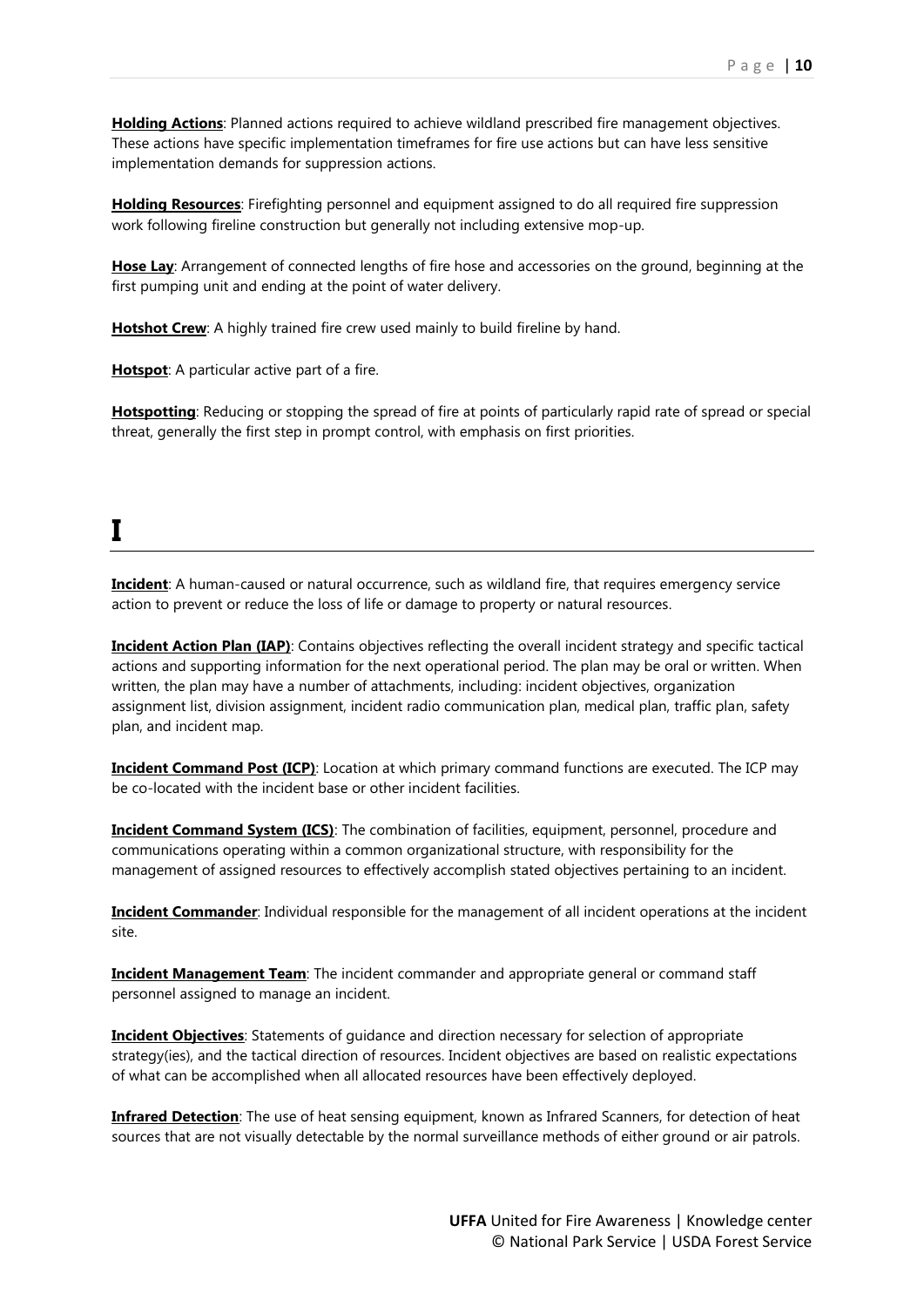**Initial Attack**: The actions taken by the first resources to arrive at a wildfire to protect lives and property, and prevent further extension of the fire.

## <span id="page-10-0"></span>**J**

**Job Hazard Analysis**: This analysis of a project is completed by staff to identify hazards to employees and the public. It identifies hazards, corrective actions and the required safety equipment to ensure public and employee safety.

**Jump Spot**: Selected landing area for smokejumpers.

**Jump Suit**: Approved protection suite work by smokejumpers.

## <span id="page-10-1"></span>**K**

**Keech Byram Drought Index (KBDI):** Commonly-used drought index adapted for fire management applications, with a numerical range from 0 (no moisture deficiency) to 800 (maximum drought).

**Knock Down**: To reduce the flame or heat on the more vigorously burning parts of a fire edge.

## <span id="page-10-2"></span>**L**

**Ladder Fuels**: Fuels which provide vertical continuity between strata, thereby allowing fire to carry from surface fuels into the crowns of trees or shrubs with relative ease. They help initiate and assure the continuation of crowning.

**Large Fire**: 1) For statistical purposes, a fire burning more than a specified area of land e.g., 300 acres. 2) A fire burning with a size and intensity such that its behavior is determined by interaction between its own convection column and weather conditions above the surface.

**Lead Plane**: Aircraft with pilot used to make dry runs over the target area to check wing and smoke conditions and topography and to lead air tankers to targets and supervise their drops.

**Light (Fine) Fuels**: Fast-drying fuels, generally with a comparatively high surface area-to-volume ratio, which are less than 1/4-inch in diameter and have a timelag of one hour or less. These fuels readily ignite and are rapidly consumed by fire when dry.

**Lightning Activity Level (LAL)**: A number, on a scale of 1 to 6, that reflects frequency and character of cloud-to-ground lightning. The scale is exponential, based on powers of 2 (i.e., LAL 3 indicates twice the lightning of LAL 2).

**Line Scout:** A firefighter who determines the location of a fire line.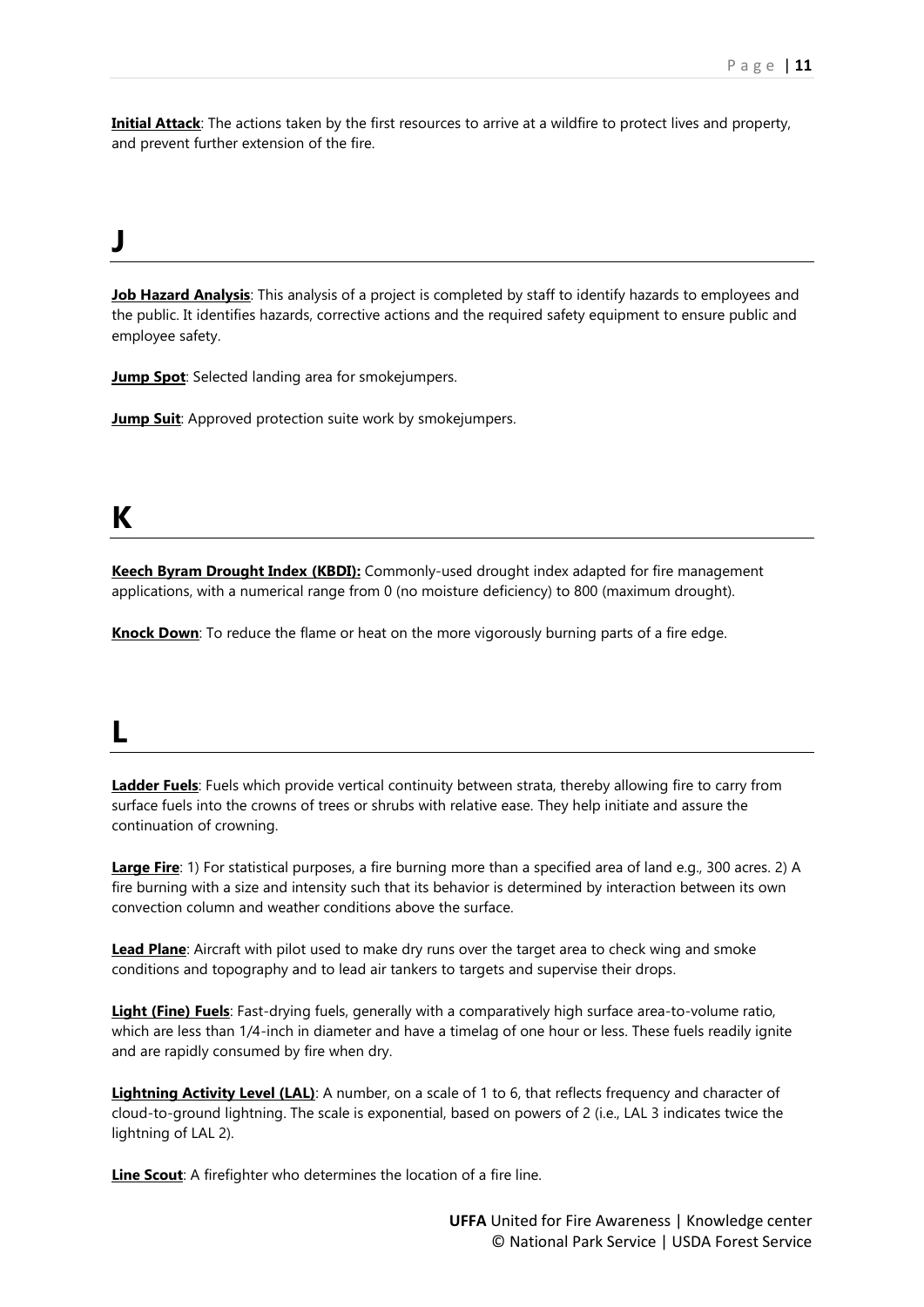**Litter**: Top layer of the forest, scrubland, or grassland floor, directly above the fermentation layer, composed of loose debris of dead sticks, branches, twigs, and recently fallen leaves or needles, little altered in structure by decomposition.

**Live Fuels**: Living plants, such as trees, grasses, and shrubs, in which the seasonal moisture content cycle is controlled largely by internal physiological mechanisms, rather than by external weather influences.

#### <span id="page-11-0"></span>**M**

**Micro-Remote Environmental Monitoring System (Micro-REMS)**: Mobile weather monitoring station. A Micro-REMS usually accompanies an incident meteorologist and ATMU to an incident.

**Mineral Soil**: Soil layers below the predominantly organic horizons; soil with little combustible material.

**Mobilization**: The process and procedures used by all organizations, federal, state and local for activating, assembling, and transporting all resources that have been requested to respond to or support an incident.

**Modular Airborne Firefighting System (MAFFS)**: A manufactured unit consisting of five interconnecting tanks, a control pallet, and a nozzle pallet, with a capacity of 3,000 gallons, designed to be rapidly mounted inside an unmodified C-130 (Hercules) cargo aircraft for use in dropping retardant on wildland fires.

**Mop-up**: To make a fire safe or reduce residual smoke after the fire has been controlled by extinguishing or removing burning material along or near the control line, felling snags, or moving logs so they won't roll downhill.

**Multi-Agency Coordination (MAC)**: A generalized term which describes the functions and activities of representatives of involved agencies and/or jurisdictions who come together to make decisions regarding the prioritizing of incidents, and the sharing and use of critical resources. The MAC organization is not a part of the on-scene ICS and is not involved in developing incident strategy or tactics.

**Mutual Aid Agreement**: Written agreement between agencies and/or jurisdictions in which they agree to assist one another upon request, by furnishing personnel and equipment.

## <span id="page-11-1"></span>**N**

**National Environmental Policy Act (NEPA)**: NEPA is the basic national law for protection of the environment, passed by Congress in 1969. It sets policy and procedures for environmental protection, and authorizes Environmental Impact Statements and Environmental Assessments to be used as analytical tools to help federal managers make decisions.

**National Fire Danger Rating System (NFDRS)**: A uniform fire danger rating system that focuses on the environmental factors that control the moisture content of fuels.

**National Wildfire Coordinating Group**: A group formed under the direction of the Secretaries of Agriculture and the Interior and comprised of representatives of the U.S. Forest Service, Bureau of Land Management, Bureau of Indian Affairs, National Park Service, U.S. Fish and Wildlife Service and Association

> **UFFA** United for Fire Awareness | Knowledge center © National Park Service | USDA Forest Service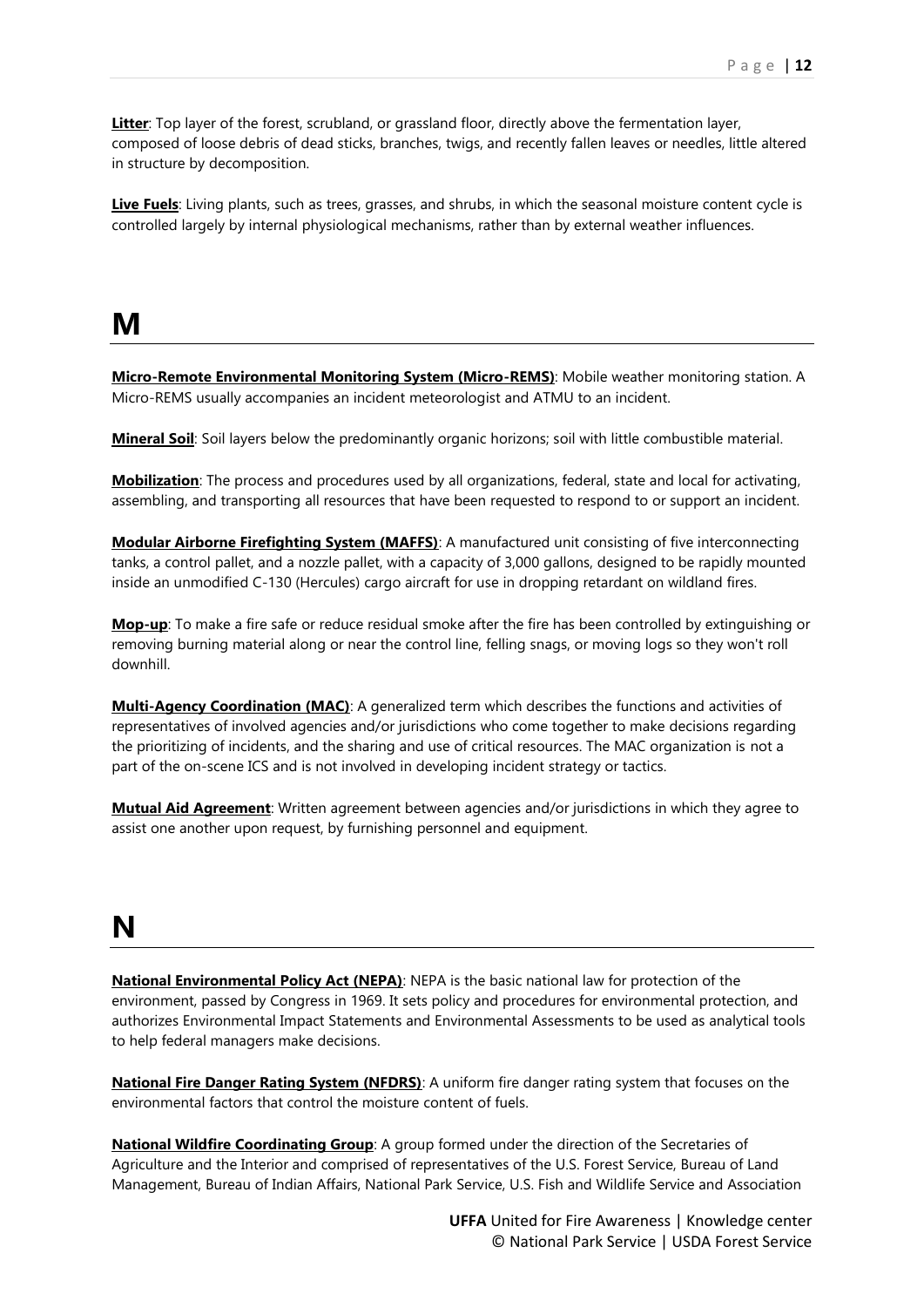of State Foresters. The group's purpose is to facilitate coordination and effectiveness of wildland fire activities and provide a forum to discuss, recommend action, or resolve issues and problems of substantive nature. NWCG is the certifying body for all courses in the National Fire Curriculum.

**Nomex ®**: Trade name for a fire resistant synthetic material used in the manufacturing of flight suits and pants and shirts used by firefighters (see Aramid).

**Normal Fire Season**: 1) A season when weather, fire danger, and number and distribution of fires are about average. 2) Period of the year that normally comprises the fire season.

## <span id="page-12-0"></span>**O**

**Operations Branch Director**: Person under the direction of the operations section chief who is responsible for implementing that portion of the incident action plan appropriate to the branch.

**Operational Period**: The period of time scheduled for execution of a given set of tactical actions as specified in the Incident Action Plan. Operational periods can be of various lengths, although usually not more than 24 hours.

**Overhead:** People assigned to supervisory positions, including incident commanders, command staff, general staff, directors, supervisors, and unit leaders.

## <span id="page-12-1"></span>**P**

Pack Test: Used to determine the aerobic capacity of fire suppression and support personnel and assign physical fitness scores. The test consists of walking a specified distance, with or without a weighted pack, in a predetermined period of time, with altitude corrections.

**Paracargo**: Anything dropped, or intended for dropping, from an aircraft by parachute, by other retarding devices, or by free fall.

**Peak Fire Season**: That period of the fire season during which fires are expected to ignite most readily, to burn with greater than average intensity, and to create damages at an unacceptable level.

**Personnel Protective Equipment (PPE)**: All firefighting personnel must be equipped with proper equipment and clothing in order to mitigate the risk of injury from, or exposure to, hazardous conditions encountered while working. PPE includes, but is not limited to: 8-inch high-laced leather boots with lug soles, fire shelter, hard hat with chin strap, goggles, ear plugs, aramid shirts and trousers, leather gloves and individual first aid kits.

**Preparedness**: Condition or degree of being ready to cope with a potential fire situation

**Prescribed Fire**: Any fire ignited by management actions under certain, predetermined conditions to meet specific objectives related to hazardous fuels or habitat improvement. A written, approved prescribed fire plan must exist, and NEPA requirements must be met, prior to ignition.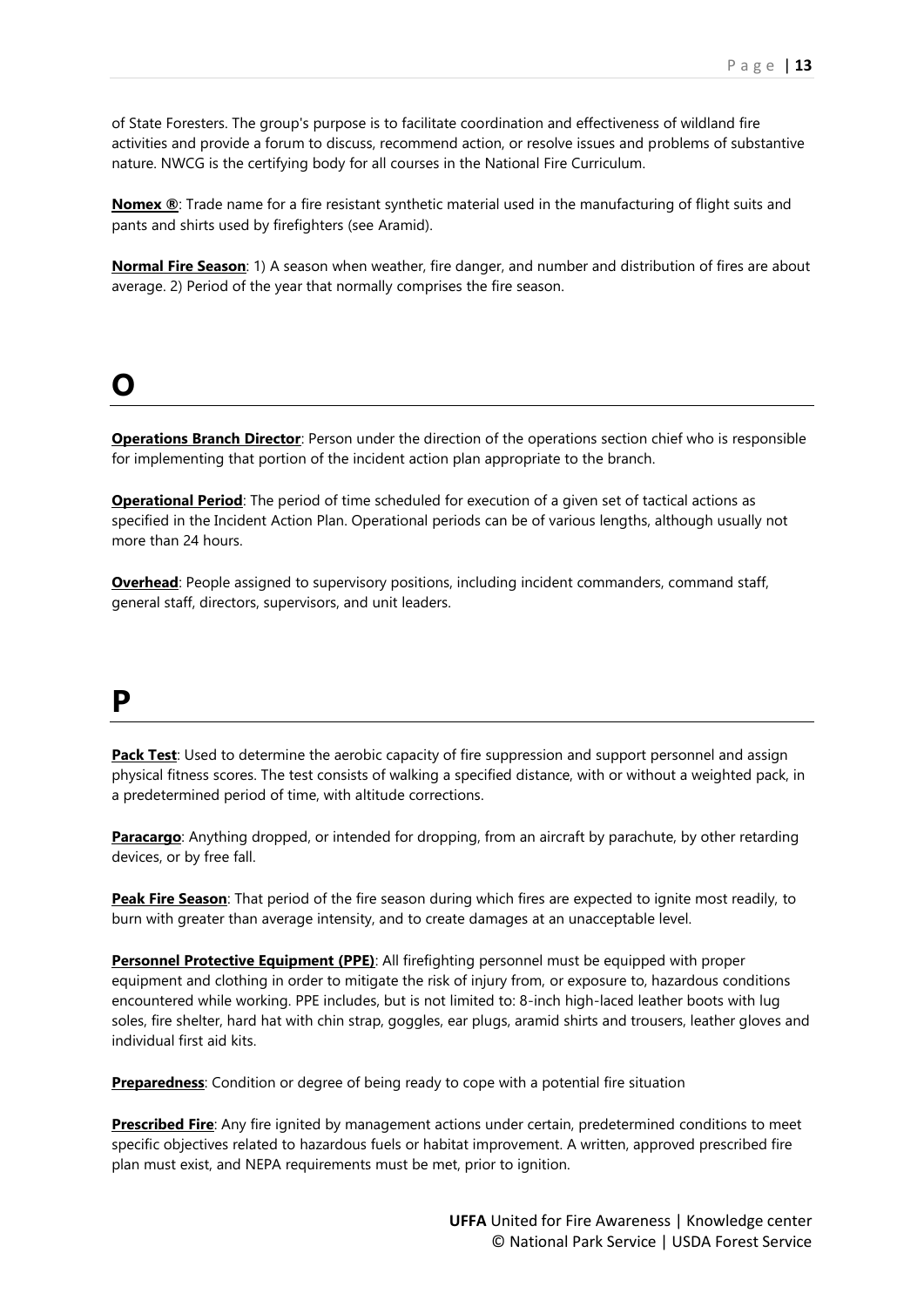**Prescribed Fire Plan (Burn Plan)**: This document provides the prescribed fire burn boss information needed to implement an individual prescribed fire project.

**Prescription**: Measurable criteria that define conditions under which a prescribed fire may be ignited, quide selection of appropriate management responses, and indicate other required actions. Prescription criteria may include safety, economic, public health, environmental, geographic, administrative, social, or legal considerations.

**Prevention**: Activities directed at reducing the incidence of fires, including public education, law enforcement, personal contact, and reduction of fuel hazards.

**Project Fire**: A fire of such size or complexity that a large organization and prolonged activity is required to suppress it.

**Pulaski**: A combination chopping and trenching tool, which combines a single-bitted axe-blade with a narrow adze-like trenching blade fitted to a straight handle. Useful for grubbing or trenching in duff and matted roots. Well-balanced for chopping.

## <span id="page-13-0"></span>**R**

**Radiant Burn**: A burn received from a radiant heat source.

**Radiant Heat Flux**: The amount of heat flowing through a given area in a given time, usually expressed as calories/square centimeter/second.

**Rappelling**: Technique of landing specifically trained firefighters from hovering helicopters; involves sliding down ropes with the aid of friction-producing devices.

**Rate of Spread**: The relative activity of a fire in extending its horizontal dimensions. It is expressed as a rate of increase of the total perimeter of the fire, as rate of forward spread of the fire front, or as rate of increase in area, depending on the intended use of the information. Usually it is expressed in chains or acres per hour for a specific period in the fire's history.

**Reburn**: The burning of an area that has been previously burned but that contains flammable fuel that ignites when burning conditions are more favorable; an area that has reburned.

**Red Card:** Fire qualification card issued to fire rated persons showing their training needs and their qualifications to fill specified fire suppression and support positions in a large fire suppression or incident organization.

**Red Flag Warning**: Term used by fire weather forecasters to alert forecast users to an ongoing or imminent critical fire weather pattern.

**Rehabilitation**: The activities necessary to repair damage or disturbance caused by wildland fires or the fire suppression activity.

**Relative Humidity (Rh)**: The ratio of the amount of moisture in the air, to the maximum amount of moisture that air would contain if it were saturated. The ratio of the actual vapor pressure to the saturated vapor pressure.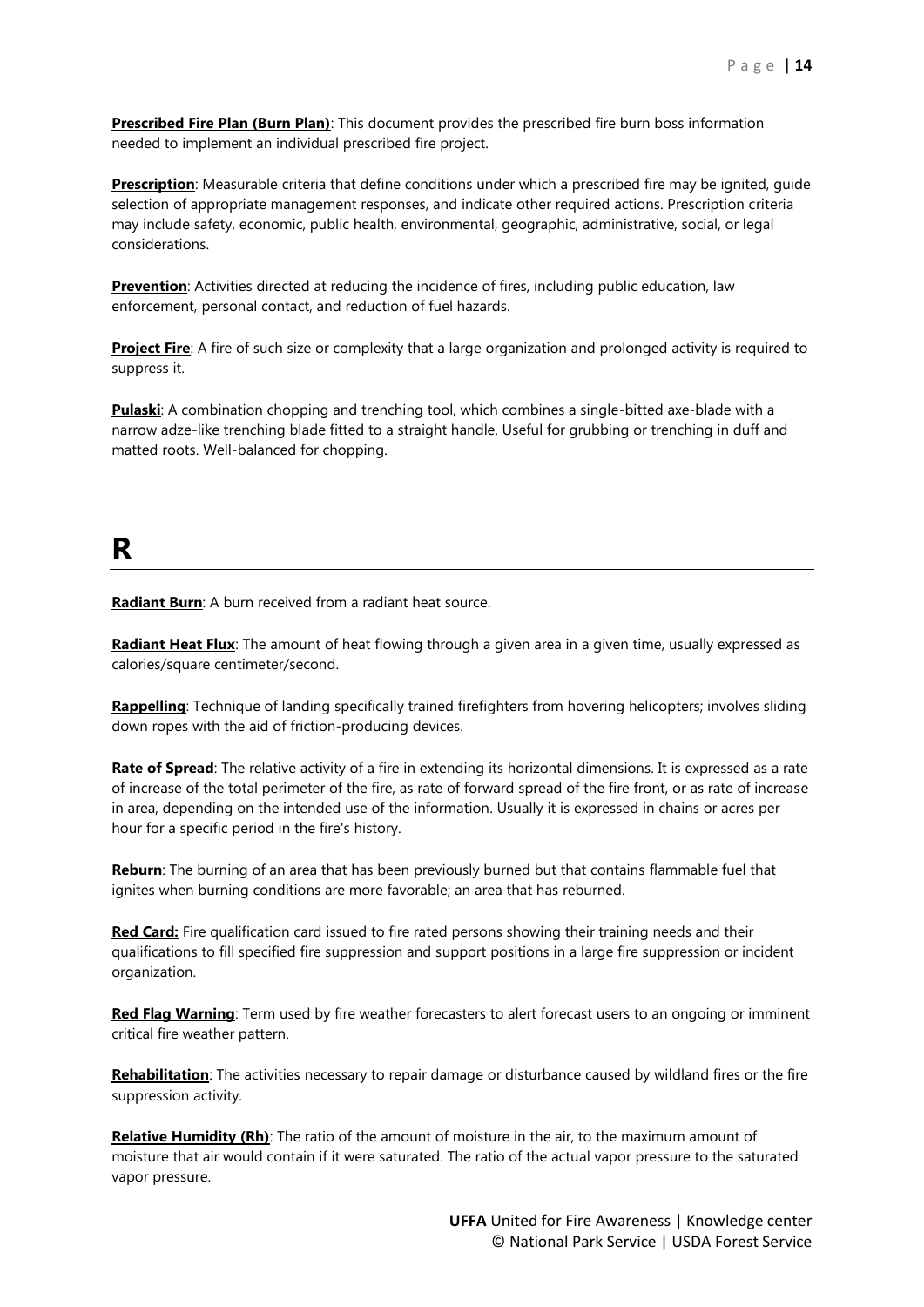**Remote Automatic Weather Station (RAWS)**: An apparatus that automatically acquires, processes, and stores local weather data for later transmission to the GOES Satellite, from which the data is re-transmitted to an earth-receiving station for use in the National Fire Danger Rating System.

**Resources**: 1) Personnel, equipment, services and supplies available, or potentially available, for assignment to incidents. 2) The natural resources of an area, such as timber, crass, watershed values, recreation values, and wildlife habitat.

**Resource Management Plan (RMP)**: A document prepared by field office staff with public participation and approved by field office managers that provides general guidance and direction for land management activities at a field office. The RMP identifies the need for fire in a particular area and for a specific benefit.

**Resource Order**: An order placed for firefighting or support resources.

**Retardant**: A substance or chemical agent which reduced the flammability of combustibles.

**Run (of a fire)**: The rapid advance of the head of a fire with a marked change in fire line intensity and rate of spread from that noted before and after the advance.

**Running**: A rapidly spreading surface fire with a well-defined head.

## <span id="page-14-0"></span>**S**

**Safety Zone**: An area cleared of flammable materials used for escape in the event the line is outflanked or in case a spot fire causes fuels outside the control line to render the line unsafe. In firing operations, crews progress so as to maintain a safety zone close at hand allowing the fuels inside the control line to be consumed before going ahead. Safety zones may also be constructed as integral parts of fuel breaks; they are greatly enlarged areas which can be used with relative safety by firefighters and their equipment in the event of a blowup in the vicinity.

**Scratch Line**: An unfinished preliminary fire line hastily established or built as an emergency measure to check the spread of fire.

**Severity Funding**: Funds provided to increase wildland fire suppression response capability necessitated by abnormal weather patterns, extended drought, or other events causing abnormal increase in the fire potential and/or danger.

**Single Resource**: An individual, a piece of equipment and its personnel complement, or a crew or team of individuals with an identified work supervisor that can be used on an incident.

**Size-up**: To evaluate a fire to determine a course of action for fire suppression.

**Slash**: Debris left after logging, pruning, thinning or brush cutting; includes logs, chips, bark, branches, stumps and broken understory trees or brush.

**Sling Load**: Any cargo carried beneath a helicopter and attached by a lead line and swivel.

**Slop-over**: A fire edge that crosses a control line or natural barrier intended to contain the fire.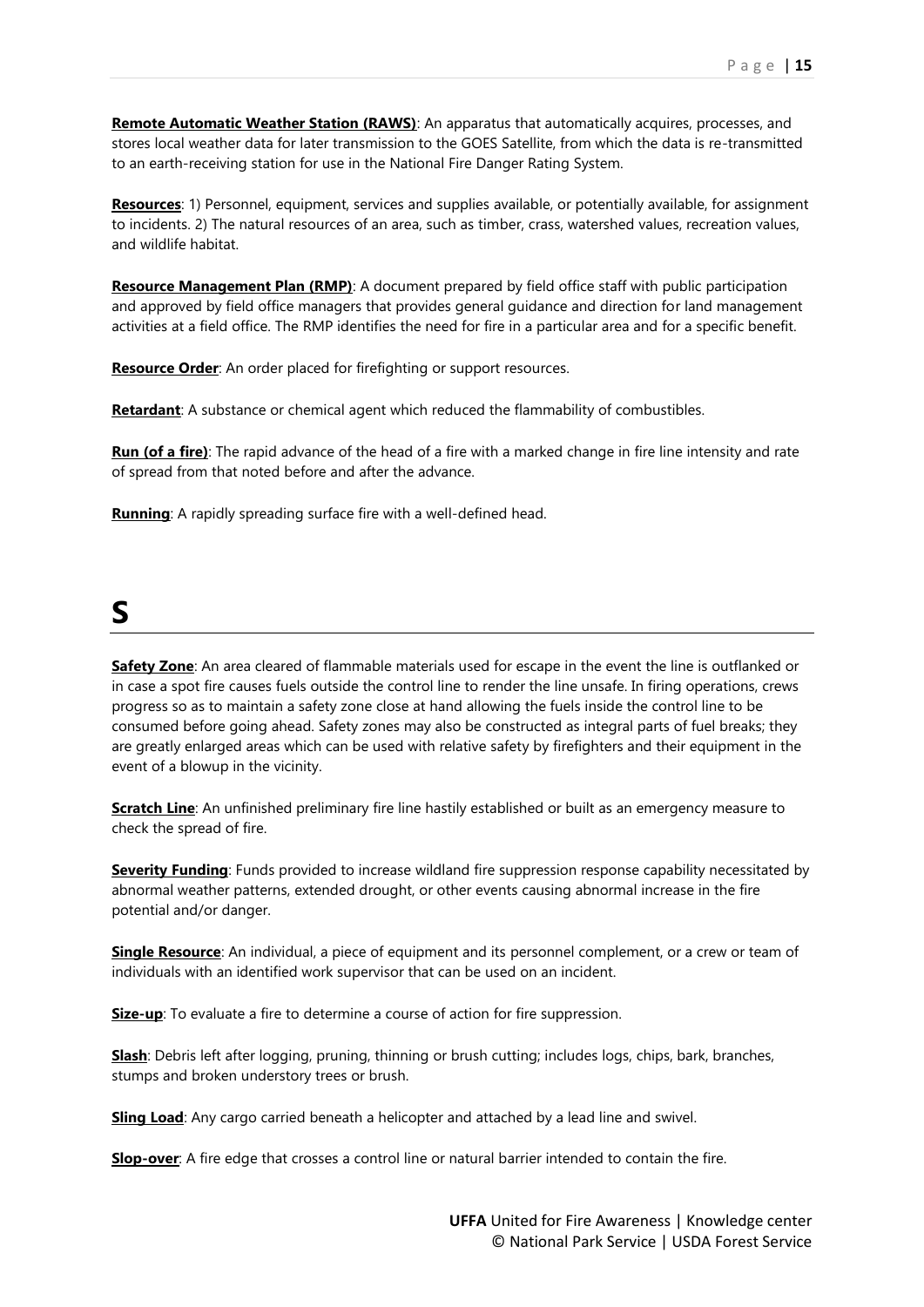**Smokejumper:** A firefighter who travels to fires by aircraft and parachute.

**Smoke Management**: Application of fire intensities and meteorological processes to minimize degradation of air quality during prescribed fires.

**Smoldering Fire:** A fire burning without flame and barely spreading.

**Snag**: A standing dead tree or part of a dead tree from which at least the smaller branches have fallen.

**Spark Arrester**: A device installed in a chimney, flue, or exhaust pipe to stop the emission of sparks and burning fragments.

**Spot Fire:** A fire ignited outside the perimeter of the main fire by flying sparks or embers.

**Spot Weather Forecast**: A special forecast issued to fit the time, topography, and weather of each specific fire. These forecasts are issued upon request of the user agency and are more detailed, timely, and specific than zone forecasts.

**Spotter**: In smokejumping, the person responsible for selecting drop targets and supervising all aspects of dropping smokejumpers.

**Spotting**: Behavior of a fire producing sparks or embers that are carried by the wind and start new fires beyond the zone of direct ignition by the main fire.

**Staging Area**: Locations set up at an incident where resources can be placed while awaiting a tactical assignment on a three-minute available basis. Staging areas are managed by the operations section.

**Strategy**: The science and art of command as applied to the overall planning and conduct of an incident.

**Strike Team**: Specified combinations of the same kind and type of resources, with common communications, and a leader.

**Strike Team Leader**: Person responsible to a division/group supervisor for performing tactical assignments given to the strike team.

**Structure Fire**: Fire originating in and burning any part or all of any building, shelter, or other structure.

**Suppressant**: An agent, such as water or foam, used to extinguish the flaming and glowing phases of combustion when direction applied to burning fuels.

**Suppression**: All the work of extinguishing or containing a fire, beginning with its discovery.

**Surface Fuels**: Loose surface litter on the soil surface, normally consisting of fallen leaves or needles, twigs, bark, cones, and small branches that have not yet decayed enough to lose their identity; also grasses, forbs, low and medium shrubs, tree seedlings, heavier branchwood, downed logs, and stumps interspersed with or partially replacing the litter.

**Swamper**: (1) A worker who assists fallers and/or sawyers by clearing away brush, limbs and small trees. Carries fuel, oil and tools and watches for dangerous situations. (2) A worker on a dozer crew who pulls winch line, helps maintain equipment, etc., to speed suppression work on a fire.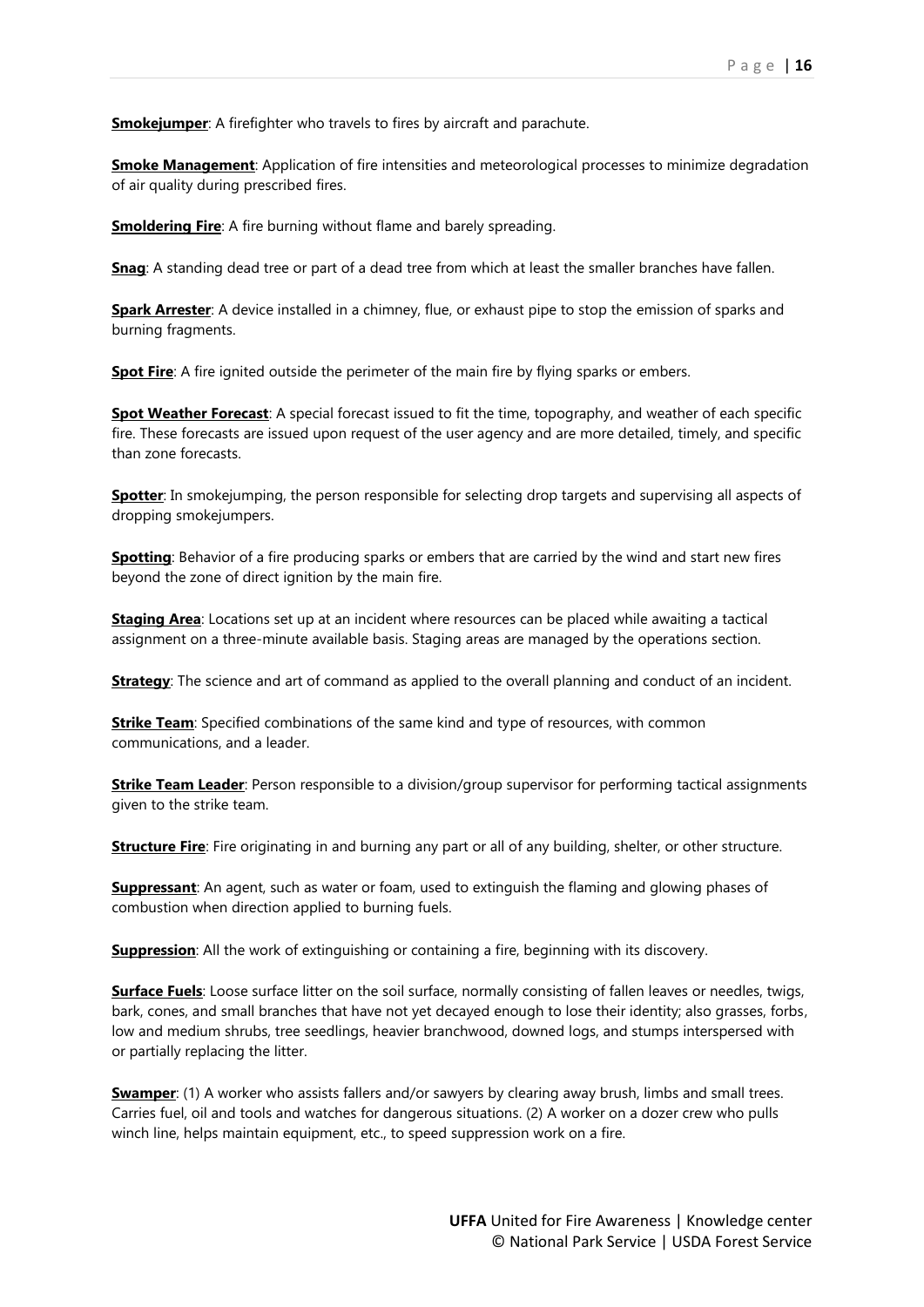## <span id="page-16-0"></span>**T**

**Tactics**: Deploying and directing resources on an incident to accomplish the objectives designated by strategy.

**Temporary Flight Restrictions (TFR)**: A restriction requested by an agency and put into effect by the Federal Aviation Administration in the vicinity of an incident which restricts the operation of nonessential aircraft in the airspace around that incident.

**Terra Torch ®**: Device for throwing a stream of flaming liquid, used to facilitate rapid ignition during burn out operations on a wildland fire or during a prescribed fire operation.

**Test Fire**: A small fire ignited within the planned burn unit to determine the characteristic of the prescribed fire, such as fire behavior, detection performance and control measures.

**Timelag**: Time needed under specified conditions for a fuel particle to lose about 63 percent of the difference between its initial moisture content and its equilibrium moisture content. If conditions remain unchanged, a fuel will reach 95 percent of its equilibrium moisture content after four timelag periods.

**Torching**: The ignition and flare-up of a tree or small group of trees, usually from bottom to top.

**Two-way Radio**: Radio equipment with transmitters in mobile units on the same frequency as the base station, permitting conversation in two directions using the same frequency in turn.

**Type**: The capability of a firefighting resource in comparison to another type. Type 1 usually means a greater capability due to power, size, or capacity.

## <span id="page-16-1"></span>**U**

**Uncontrolled Fire:** Any fire which threatens to destroy life, property, or natural resources, and

**Underburn**: A fire that consumes surface fuels but not trees or shrubs. (See Surface Fuels.)

## <span id="page-16-2"></span>**V**

**Vectors**: Directions of fire spread as related to rate of spread calculations (in degrees from upslope).

**Volunteer Fire Department (VFD)**: A fire department of which some or all members are unpaid.

## <span id="page-16-3"></span>**W**